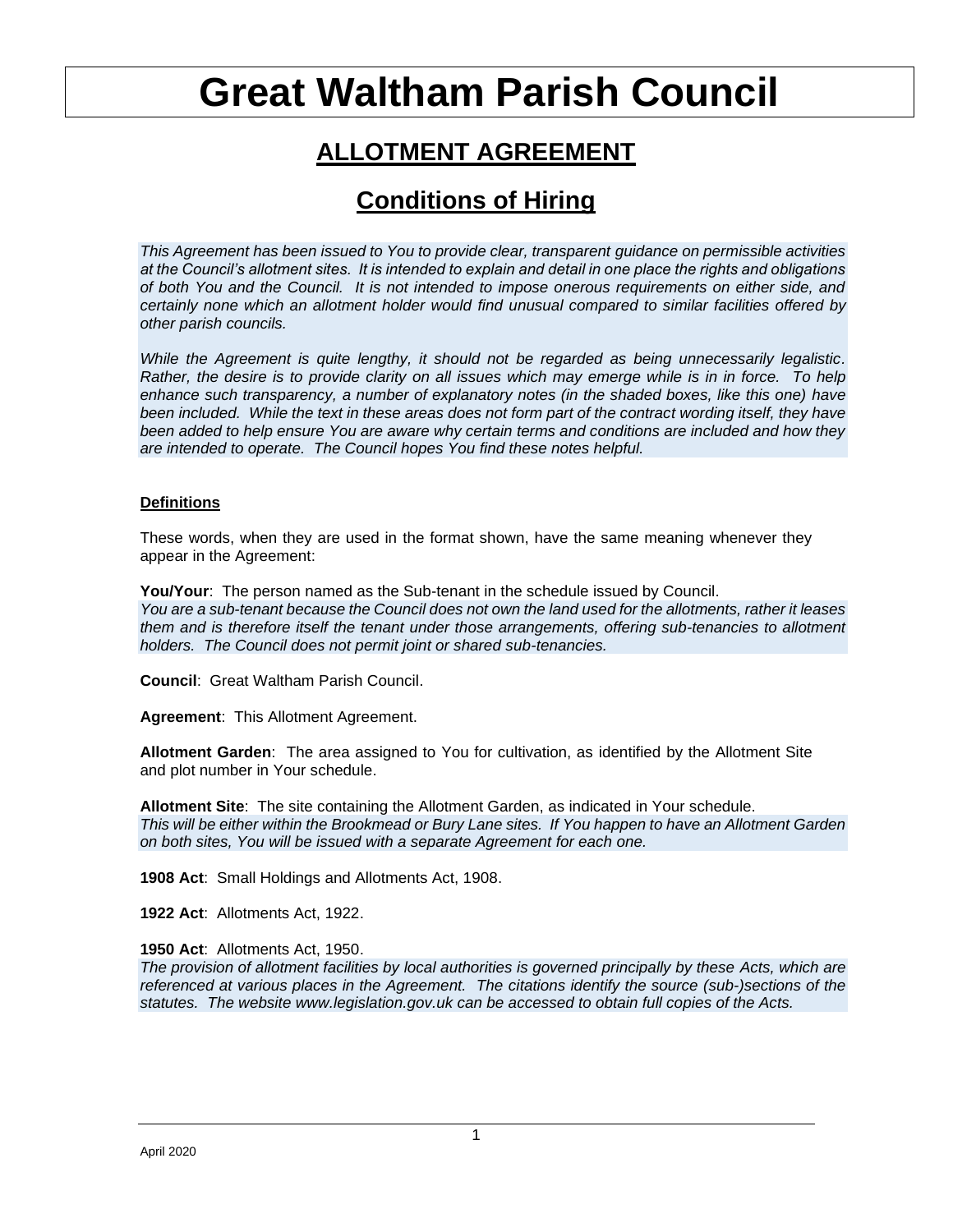# 1. **Commencement Date/Change of Personal Information**

- (a) Your sub-tenancy begins on the commencement date shown in Your schedule for a period of one year.
- (b) You must inform the Council if You change Your address, telephone number or email address during the term of Your sub-tenancy.

# 2. **Rent**

- (a) If You acquire a new sub-tenancy on or after 1st April 2020 You must pay to the Council a deposit of fifty pounds (£50), whatever the size of the Allotment Garden. This amount will be repaid to You upon termination of Your Agreement, subject to any deduction the Council is required to make for costs incurred to make the Allotment Garden suitable for immediate reletting (see also Condition 3(g) below).
- (b) Your Annual Rent (as shown in Your current schedule) is payable by You on or before the commencement date indicated. *The Council accepts payments by cheque and can also facilitate bank transfers, with prompt payment appreciated.*
- (c) Your rent may be varied by the Council by giving You at least 6 months' notice. You will be deemed to have accepted any new rent amount unless You serve notice of termination as outlined in this Agreement.

*The Council has legal obligations to make allotment facilities available to its parishioners (s.23, 1908 Act). In practice, because (unlike many other parish councils) it does not own the Allotment Sites, the Council has to pay a rent as tenant to its landlord. The 1950 Act states that any allotment rent payable can be expected to be commensurate with that which one "may reasonably be expected to pay for the land" taking into account the letting terms offered (s.10, 1950 Act).* 

*The Council's current practice is not to pass the full cost of leasing its allotment sites onto its sub-tenants, rather it makes up the shortfall with a significant subsidy. However, the Council has resolved to gradually eliminate the subsidy over a period of years and eventually to fund only shortfalls created by vacant plots or if they are donated for, say, educational purposes. The amount per rod used to calculate Your rent is therefore reviewed regularly and incremental changes may be approved by the Council on an annual basis.* 

(d) Failure to pay the Annual Rent, whether legally demanded or not, within forty (40) days of the due date, will constitute a breach of these conditions of hiring and give grounds for the Council to terminate Your sub-tenancy with immediate effect from the expiry of such period.

*Generally, the Council finds that sub-tenants who take on the commitment of an allotment garden are diligent in paying their rents and only relinquish their plot if they move away from the area or other issues become a factor. However, to protect both its interests and those of other sub-tenants, and as importantly to ensure that as much of the allotment sites remain under cultivation, the Council needs to be able to terminate contracts swiftly when rents are not paid.* 

# 3. **Termination**

(a) A sub-tenancy will terminate automatically on the death of the sub-tenant.

In practice, if a plot falls vacant for this reason and representations are made, the Council will look to facilitate the transfer of the sub-tenancy to the late sub-tenant's spouse or civil *partner, without the need for them to be placed on the waiting list in their own right. (See also section 17, Residency).*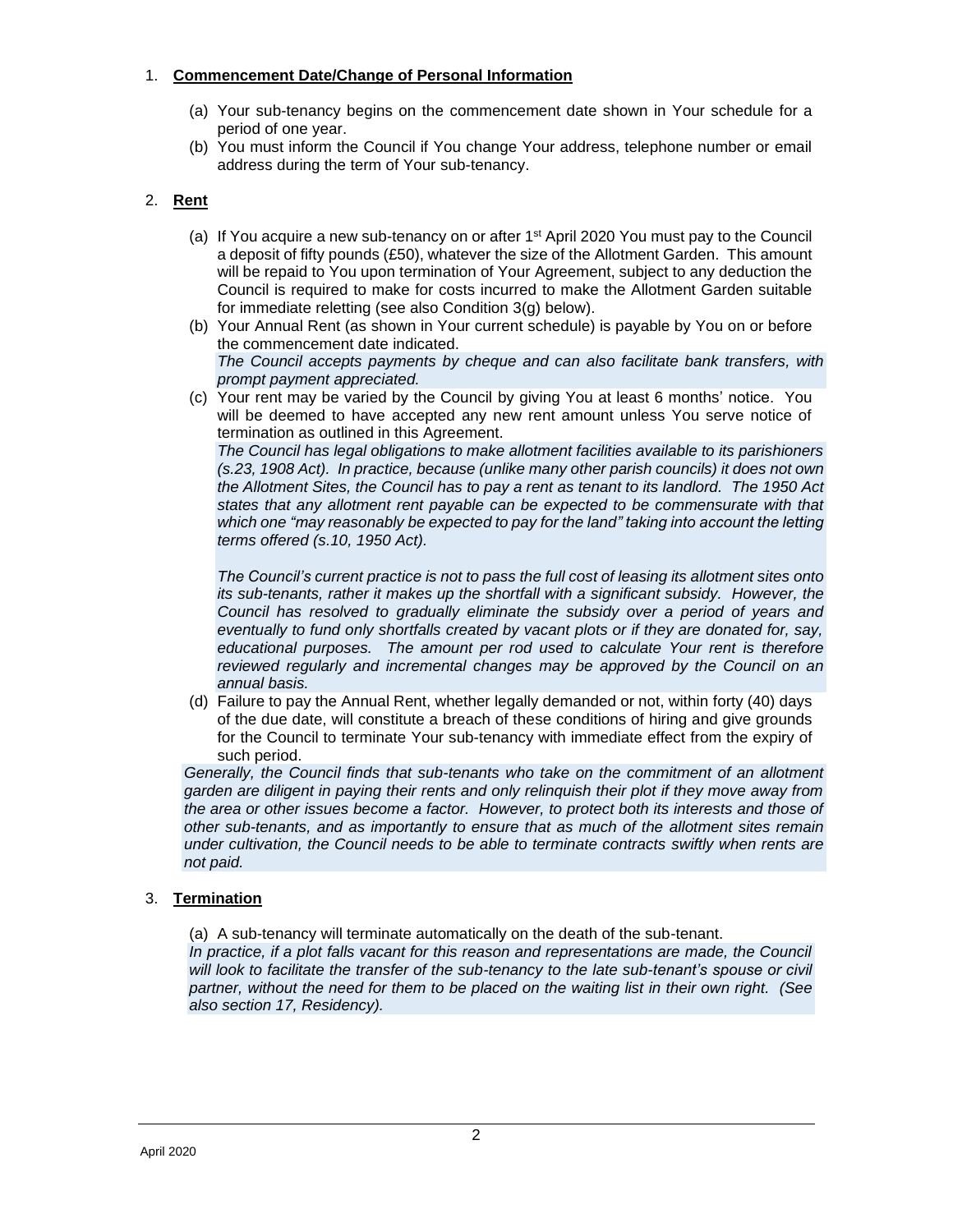- (b) Other than because of non-payment of the Annual Rent (see paragraph 2(d), above), Your sub-tenancy may be terminated by the Council by it giving You not less than twelve  $(12)$  months' or longer notice in writing, so that the Agreement expires before 6<sup>th</sup> April or on or after 25<sup>th</sup> September in any given year (s.1, 1950 Act). *Termination of an Agreement by the Council is not taken lightly, and as with non-payment of rent such action will always be taken as a last resort following full engagement with You to explain the reasons why such action may become necessary. In practice, it would only be with reluctance and much dialogue beforehand that the Council would seek to initiate the termination of a sub-tenancy.*
- (c) Your sub-tenancy may be terminated by You at any time by giving the Council no less than six (6) months' notice in writing. The Agreement will terminate six months after such written notice is received.
	- (i) The written notice period above may be reduced from six months to one (1) month if, for reasons of ill-health, moving away or for any other reason, You are unable to continue to maintain the Allotment Garden as required by these Conditions of Hiring. In such circumstances the Council will re-let the plot after the expiry of the one-month notice period.

*Because the Council is mindful that the circumstances of each sub-tenant will be different, it always works to find the best and most flexible bespoke solution available when a plot can no longer be managed. The Council therefore makes the notification of termination timescales much shorter for sub-tenants than the period which applies on its side (see 3(b) above).*

- (d) The Council may terminate Your sub-tenancy by giving You three (3) months' notice in writing because Your Allotment Garden is required for any purpose for which it has been appropriated under a statutory provision (s.1(1), 1922 Act).
- (e) The Council may terminate Your sub-tenancy by giving You twenty-eight (28) days' notice in writing if You are in breach of the conditions of hiring in this Agreement, or if for any reason the Council cannot continue to make available sites for the purpose of offering allotment gardens for rent.
- (f) On termination of Your sub-tenancy, You must remove any shed, greenhouse or other building or structure which has been erected on the Allotment Garden with the Council's permission unless the Council agrees otherwise, which will be confirmed in writing to You. You must remove any unauthorised structures.
- (g) Upon termination, Your Allotment Garden must be left in a clean condition suitable for immediate re-letting. If the Council has to improve the condition of Your vacated Allotment Garden before it can be re-let, You may be responsible for the reasonable costs of such improvement.

# 4. **Cultivation**

- (a) You agree to use the Allotment Garden solely for the purposes prescribed in the 1922 Act. That is, "wholly or mainly cultivated by [You] for the production of vegetable or fruit crops for consumption by [You] or [Your] family", (s.22(1), 1922 Act).
- (b) You must not undertake a business in respect of the cultivation of fruit, vegetables and flowers in the Allotment Garden.
- (c) You are required to keep the Allotment Garden safe, clean, free from weeds and well manured and otherwise maintained in a good state of cultivation and fertility and in a good and productive condition.
- (d) You must not grow on Your Allotment Garden any non-native invasive plants such as (but not restricted to) Japanese knotweed, giant hogweed, Himalayan balsam, rhododendron ponticum and New Zealand pigmyweed. In addition, You must notify the Council immediately if You suspect such plants are growing elsewhere on Your Allotment Site.

*Various pieces of legislation have provisions relating to defining proscribed plants, contaminating soil with them and allowing their spread into the wild. In particular, causing or permitting their spread is subject to heavy penalties, and so by way of the requirements indicated above the Council's intention is to eliminate this risk as it relates to its allotment sites. Please ask the Council if You need any further advice or information.*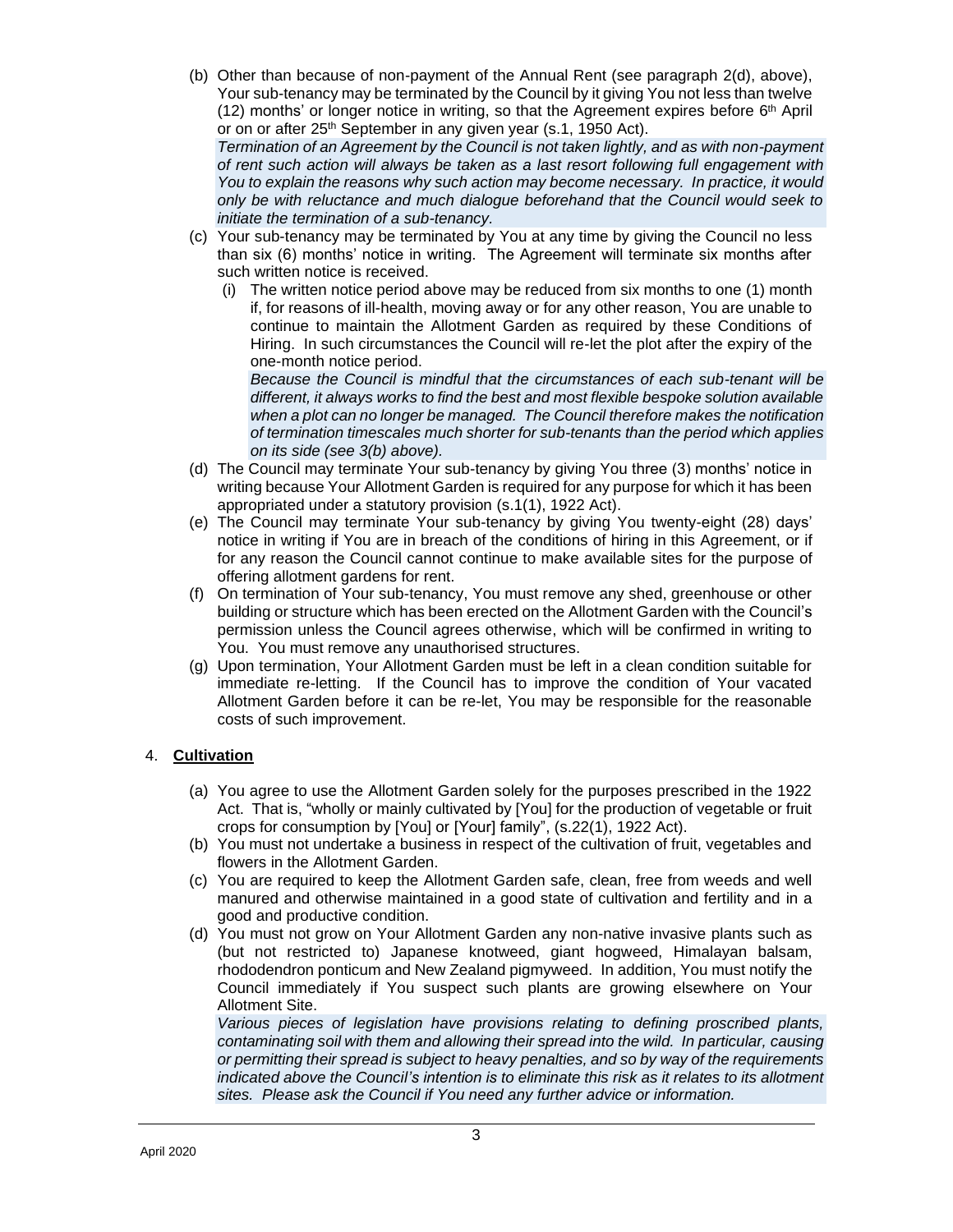- (e) You must not take, sell or carry away any mineral, gravel, sand or clay from the Allotment Site without the written consent of the Council.
- (f) You agree that compensation, up to the cost of repair, will be paid by You to the Council in the event of deterioration of the land caused by Your failure to maintain it in a clear and good state of cultivation and fertility.

*The Council's requirements here reflect how it has to implement the legislation which regulates the provision and use of allotments. The wording of the 1922 Act precludes the use of an allotment garden for carrying out any trade or business.* 

*The Council recognises that some sub-tenants will be keener horticulturalists than others, but nevertheless expects a minimum level of commitment to ensure what can be reasonably described as 'a good state of cultivation' is maintained throughout each allotment site. The Council therefore inspects each site on a monthly basis to ensure plots are being actively cultivated and managed as intended and agreed. If it comes apparent that the necessary commitment is not being sustained on a given allotment garden, the Council can issue a notice*  to improve, giving 14 days for improvement. Failure to improve may lead to the termination of *the sub-tenancy.*

# 5. **Chemicals**

- (a) When using any sprays, fertilisers or other chemicals, You must:
	- (i) Not use substances which contain neonicotinoid insecticides. *Because the use of neonicotinoids provides opportunities for non-target, beneficial species to be exposed to toxins via the water, soil, and contaminated plant tissues, the Council requires than insecticide products containing them are not used by You on the Allotment Garden.*
	- (ii) So far as is possible, select and use chemicals, whether for spraying, seed dressing or for any other purpose, that will not cause harm to members of the public, game birds and other wildlife, other than vermin or pests.
	- (iii) Comply at all time with current legal regulations governing the purchase and manufacturers' guidelines and recommendations in relation to the application of such sprays, fertilisers and other chemicals.
	- (iv) Not store such materials at the Allotment Site other than for direct and immediate use on the Allotment Garden.
	- (v) Take all reasonable care to ensure that adjoining allotment gardens, hedges, trees and crops are not adversely affected, and must make good or re-plant as necessary should any damage occur.
- (b) You must not bring onto or store on the Allotment Site any toxic or hazardous materials or contaminated waste or tyres.

*The Council has a strong preference for organic cultivation on its allotment sites, without the use of chemicals. In particular, it supports the use of biodegradable weed suppressants, such as cardboard. However, it recognizes that there may be exceptional circumstances when permitted chemicals are deemed necessary. Nevertheless, You will see that such use must be carried out safely, legally and without affecting adjacent allotment gardens or properties.*

# 6. **Trees, Shrubs, Hedges, Bushes, Fences, Gates and Plot Markers**

- (a) You are required to keep hedges adjoining the Allotment Garden trimmed.
- (b) You must not plant any tree, shrub, hedge or bush requiring more than twelve (12) months to mature on the Allotment Garden without first obtaining the Council's written permission.
- (c) You must not cut, lop or fell any tree growing on the Allotment Garden without first obtaining the Council's written consent and if appropriate planning permission.
- (d) You must not fence the Allotment Garden without first obtaining the Council's written consent. If You vacant the Allotment Garden You must remove any fencing You have erected during Your sub-tenancy.
- (e) You must maintain and repair any permitted fences and gates forming part of the Allotment Garden and use Your best endeavours to protect any other hedges, fences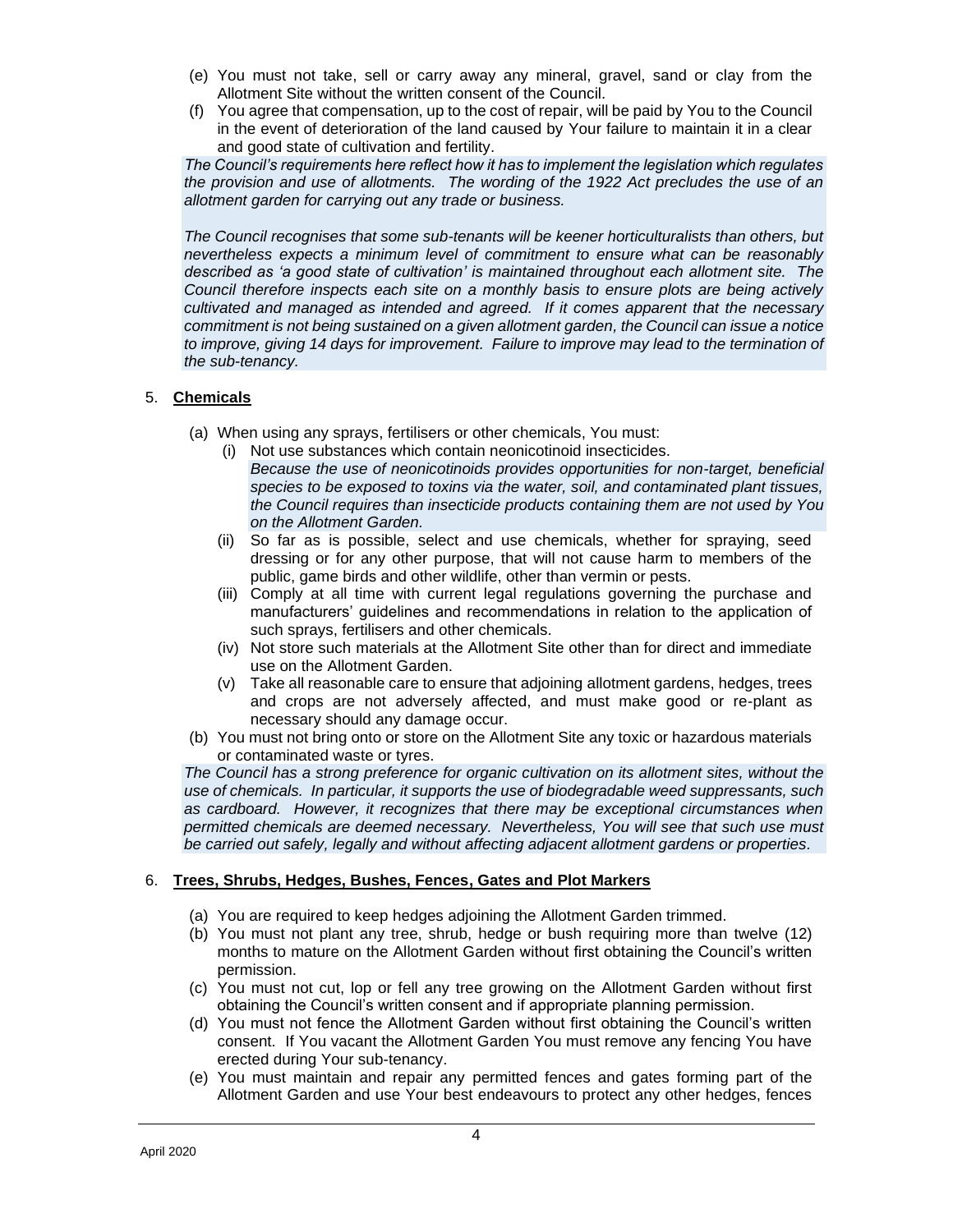or gates in the Allotment Site and any noticeboard which has been, or may at any time during the sub-tenancy be, erected by the Council at the Allotment Site.

- (f) You must protect any border or plot markers allocated by the Council to Your Allotment Garden and report any loss or damage to such markers to the Council as soon as possible.
- (g) The Council reserves the right to remove any tree, shrub, hedge, bush, fence or gate which interferes with the use of any other plot at the Allotment Site, in the event that that You fail to take remedial action having been given fourteen (14) days' notice.
- (h) You must not use any type of barbed or razor wire or anything similar for a permitted fence on the Allotment Garden which adjoins any path set out by the Council for the use of occupiers of the Allotment Site.

*In practice, the Council acknowledges that for many sub-tenants their allotment garden is not adjacent to perimeter hedges or trees. However, those that are have an obligation to keep them trimmed.*

*As important perhaps are the conditions in relation to fencing etc. on each individual Allotment Garden. The Council has experienced difficulties restoring vacated plots to a cultivatable condition when wire and/or plastic fencing has been left in situ. Because of this the Council does not encourage such enclosures on individual plots and may be reluctant to permit them, although each case will be considered on its merits.* 

# 7. **Paths**

- (a) You must keep all pathways adjacent to the Allotment Garden clean, well-trimmed and properly edged.
- (b) You must maintain a grass path not less than two (2) feet wide between the Allotment Garden and the boundary fence or hedge of any adjacent property(ies).
- (c) You must not obstruct or permit the obstruction of any paths or roads which provide a means of access to and from the Allotment Garden or the allotment garden of another sub-tenant or cut away any path set out by the Council for the use of other sub-tenants at the Allotment Site.

*Maintaining access to their allotment garden is obviously important for every sub-tenant, so these particular conditions outline what the Council regards as good practice.*

#### 8. **Buildings/Tools**

- (a) You must not place or erect any buildings or other structures on the Allotment Garden without the written consent of the Council.
- (b) If the Council has provided, or provides at any time in the future, a shed or other building on the Allotment Site for the use by sub-tenants, such structure remains the property of the Council, and You must:
	- (i) Report to the Council immediately any events or ongoing issues which compromise the condition of the structure if it means it is no longer in a good state of repair or a watertight condition with its base clear of soil or any other material.
	- (ii) Not adapt or alter the structure in any way except with the prior written consent of the Council.
- (c) You must ensure that all tools and other personal equipment You bring onto the Allotment Site are kept safe and secure when not in use. The Council accepts no responsibility for any loss or damage to such items or for any death or injury caused by them.
- (d) No weapons of any sort are permitted on the Council's allotment sites.

*The Council provides facilities at each Allotment Site for sub-tenants to securely store their gardening tools and equipment. At all times You are asked to respect other sub-tenants' property and possessions.*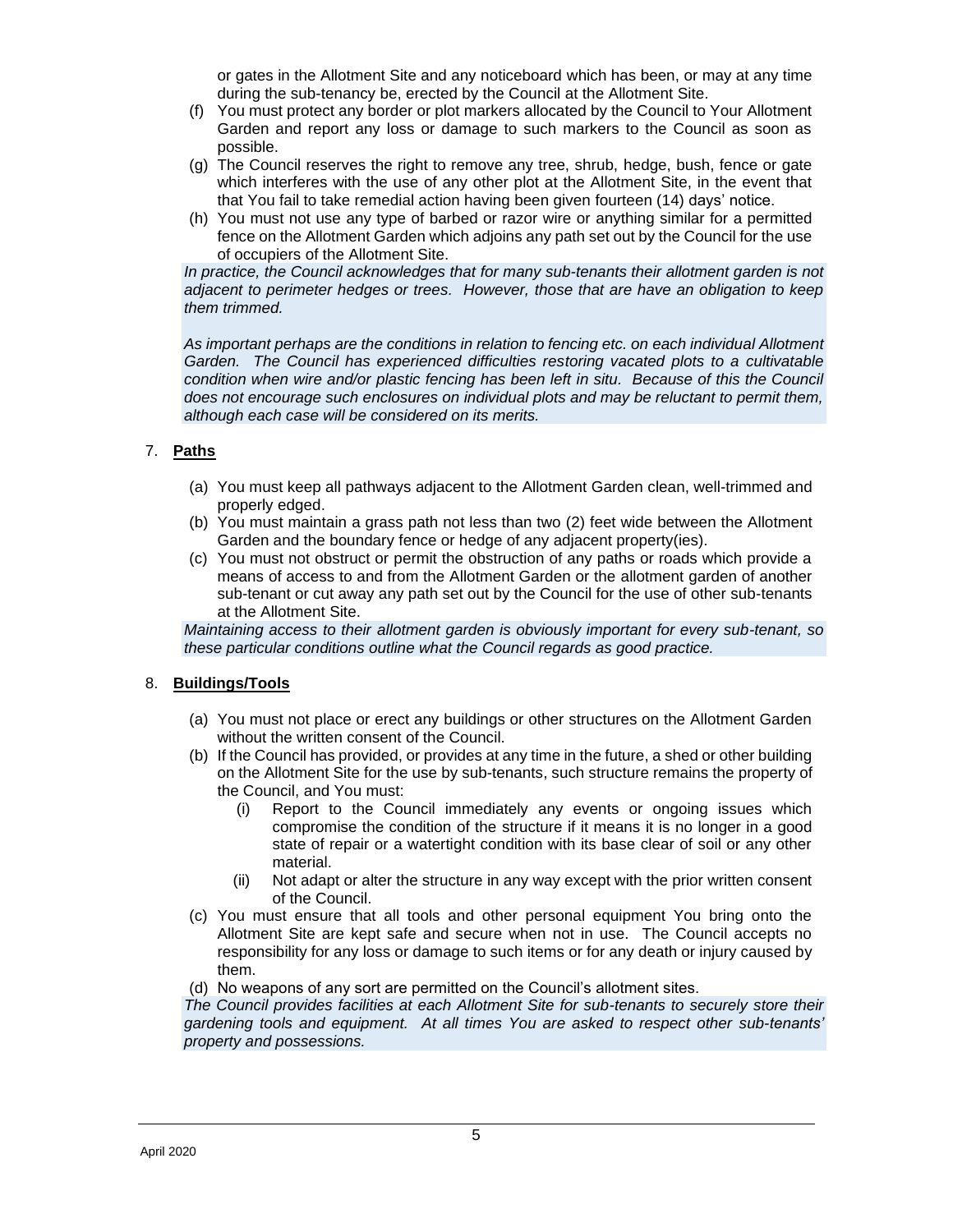#### 9. **Water Usage**

- (a) You must at all times exercise every care to prevent waste, leakage or misuse of water and make good and repair any damage done to any water pipes or taps within the Allotment Site unless such damage has been caused other than by Your own negligence or default, and in any event immediately report to the Council any such waste, leakage or misuse.
- (b) You must take every precaution to prevent contamination of water supplies at the Allotment Site.
- (c) Water may only be extracted from a water course with the Council's prior written approval and subject to appropriate licences.
- (d) Washing vehicles on or using water from the Allotment Site for this purpose is prohibited.

*Your rent includes a provision to cover the cost of the provision and use of water at each Allotment Site. Access to the water supply may not be available during winter months.*

*The Council is aware that some sub-tenants do (or may) not wish to use the facilities available, but because of the low overall cost for such provision, calculating and requesting separate contributions as part of the rent collection administration process is not cost-effective. If You wish to take advantage of the water supply at Your Allotment Site but are not aware of how to access it, please contact the Council for advice.*

#### 10. **Refuse/Bonfires**

- (a) You are expected to compost, reuse or remove from the Allotment Site all matter produced by Your cultivation of the Allotment Garden.
- (b) You must ensure than non-compostable or non-reusable matter is removed from the Allotment Site.
- (c) You must not deposit or allow other persons to deposit on the Allotment Site any refuse or any decaying matter, except manure and compost in such quantities as may be reasonably required for use in cultivation and mulching.
- (d) You must not place any matter in hedges or ditches at the Allotment Site of which the Allotment Garden forms part, or in adjoining land.
- (e) You must not use underlay or asbestos in any form on the Allotment Garden.
- (f) In relation to bonfires:
	- (i) You must avoid burning if at all possible.
	- (ii) These are not permitted at the Allotment Sites between  $1^{st}$  April and  $30^{th}$ September inclusive.
	- (iii) If burning is deemed necessary after September and before April, You may only burn dry, organic material, and only when this does not cause a nuisance to others.
	- (iv) You must not burn material which emits noxious fumes or pollutes the soil.
	- (v) You must not leave a fire unattended.
	- (vi) You must extinguish the fire at the request of another sub-tenant or any resident at a property adjacent to the Allotment Site, or if it is reported to You that it is creating a nuisance. In these circumstances You must make the fire safe before leaving the Allotment Site.
	- (vii) You must remove any unburnable waste from the Allotment Site.

*As with the use of chemicals, the Council maintains an environmentally-friendly policy towards the disposal of waste from the Allotment Sites. Its preference is for as much material as possible to be recycled.* 

*While an individual bonfire may be small in the overall scheme of things, each one releases significant amounts of pollutants such as carbon monoxide and dioxins into the air that are damaging to local air quality and to human health. The Council therefore wishes to discourage bonfires on land for which it has responsibilities, hence the nature of the conditions in 10(f) above. The Council hopes that all sub-tenants understand the rationale for its position.*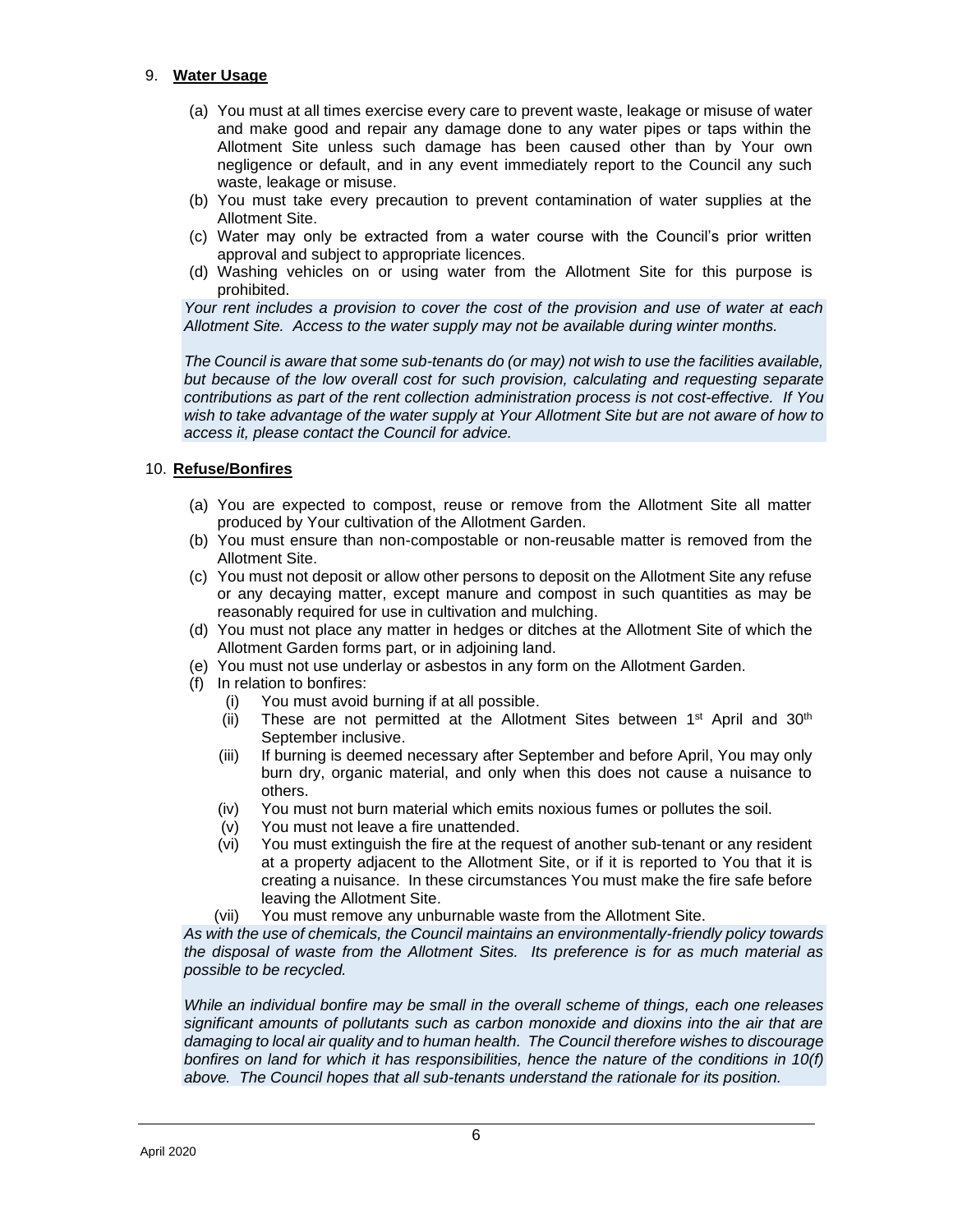# 11. **Visitors**

- (a) You are responsible for ensuring that any person present on the Allotment Garden, with or without Your permission, does not suffer personal injury or loss/damage to his/her property.
- (b) Only You and person(s) authorized by You are allowed on the Allotment Garden and while there You are responsible for their conduct and supervision, particularly children aged under 18 years of age.
- (c) You are responsible for anyone working on the Allotment Garden on Your behalf, whether under supervision or not.
- (d) You and/or visitors to the Allotment Garden are not permitted access to other plots at the Allotment Site.
- (e) The Council may order any person unlawfully on the Allotment Site in breach of any rules contained in this Agreement to leave immediately.
- (f) The Council may regard You as being in breach of this Agreement if it reasonably believes You are responsible for any unauthorized person(s) being or having been on the Allotment Site.

*The Council's own insurance arrangements do not extend to provide cover for death, injury,*  loss or damage suffered by visitors to the Allotment Sites (unless caused by a negligent act of *its own councillors, clerk or employees). You should therefore be mindful that in the absence of any other policy which may be triggered in such circumstances, a visitor may not have the benefit of such protection when visiting the Allotment Garden/Site.*

*Although the Council cannot make recommendations, You may wish to be aware that organisations such as the National Allotment Society offer their members access to insurance solutions; these products (and other benefits of membership) may be of interest to You. The Society (otherwise known as the National Society of Allotment and Leisure Gardeners Ltd.) provides more details on its website at www.nsalg.org.uk.*

# 12. **Nuisance**

- (a) You must not cause or permit any nuisance or annoyance to the occupier of any other allotment garden or to the residents of properties adjacent to the Allotment Site. In particular, You must not cause damage to other sub-tenants' property or crops, or to the infrastructure of the Allotment Site, such as paths, fences or gates.
- (b) The Allotment Garden must not be used for illegal or immoral purposes and offensive behaviour is prohibited.
- (c) You must observe all relevant legislation and codes of practice relating to the activities You carry out on the Allotment Garden.
- (d) You must report to the Council any issues which come to affect the Allotment Garden or the Allotment Site, whether Your responsibility or not. Such matters include, but are not limited to, overhanging tress or branches from adjacent properties, fly tipping, dumping of vegetation, stones or other matter by other sub-tenants, potential dangers of any sort, and rodent infestations.
- (e) You must not park or leave overnight on the Allotment Site any motor (or other) vehicle, trailer, caravan or similar equipment. The Council accepts no liability for vehicles, trailers or other equipment temporarily brought onto the Allotment Site.

# 13. **Animals**

- (a) You must not keep livestock or poultry in the Allotment Garden without the written consent of the Council.
- (b) You must not bring onto or keep other animals (apart from Assistance Dogs) onto the Allotment Site without first obtaining the Council's written consent. In any event, all dogs must be kept on a lead and under strict control. You must ensure that any dog faeces are removed from the Allotment Site immediately.

*Although the Council will consider individual requests, it tends to discourage sub-tenants from keeping on or bringing onto any allotment garden birds or animals of any kind.*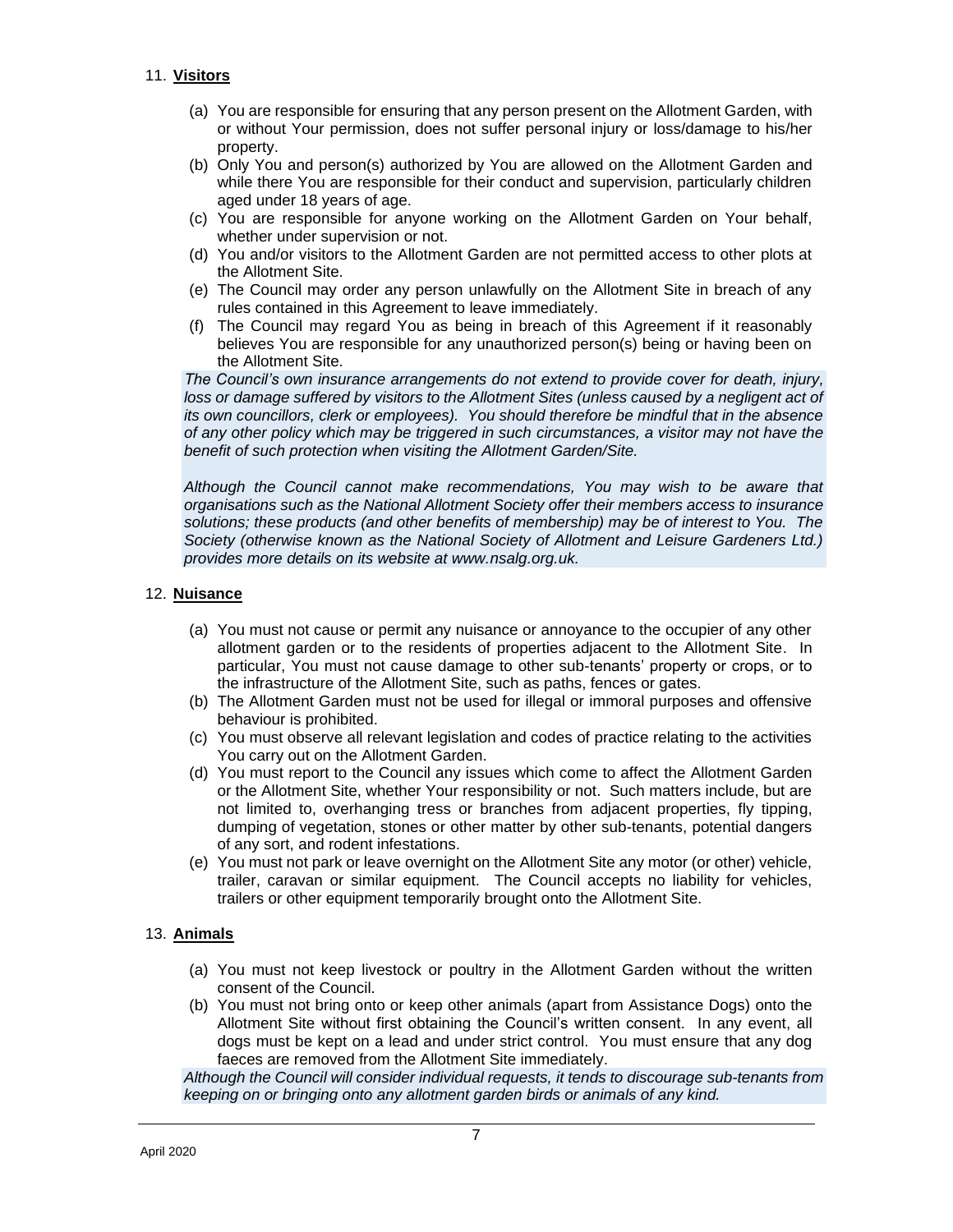#### 14. **Inspection**

You must permit an inspection of the Allotment Garden and any structure on it by the Council's employees or its agents or the police at any time, with or without notice.

#### 15. **Alienation**

You must not sublet, assign or part with the possession of the Allotment Garden, or any part thereof, without the prior written consent of the Council (s.27(4), 1908 Act).

*The Council has obligations to comply with the legislation which prohibits these activities. If the Council becomes aware that subletting or assigning has occurred it will be obliged to act accordingly.*

#### 16. **Lease Obligations**

Insofar as they concern the Allotment Garden and have been included as requirements and provisions in this Agreement, You must observe and perform all covenants and conditions in the lease under which the Council rents the land used for the Allotment Site.

#### 17. **Residency**

Unless otherwise resolved by the Council, all applicants for an allotment garden must be residents of the parish of Great Waltham.

*The Council has discretion to decide who can apply for an allotment garden. Unless there are vacancies new applicants are placed on a waiting list and offered a plot on a first come, first served basis. The gender, race, cultural background, sexual orientation, religion or health of an applicant are not factors used as acceptance criteria for new allotment holders.*

*If a plot falls vacant because of the death of its sub-tenant, the Council will permit the subtenant's spouse or civil partner to take it over if they express a wish to do so without having to*  be placed on the waiting list. Otherwise the plot is made available to the next person on the *waiting list.*

#### 18. **Advertisements**

You must not erect or display any personal or commercial notice or advertisement on the Allotment Site without the Council's prior written permission.

#### 19. **Harassment and Discrimination**

You are expected to comply with the Council's policies in respect of harassment and discrimination. Unacceptable behaviours of harassment and discrimination include not only those of a racial, sexual or religious nature, but can also encompass more generally unwelcome physical, verbal or non-verbal actions or conduct.

If You experience harassment or discrimination, in the first instance, You are encouraged to tell the person causing the problem that their behaviour is unwanted and/or offensive and they should cease and desist.

However, should You feel it necessary to progress with a complaint about harassment or discrimination, refer it directly to the Council which will investigate thoroughly and take any appropriate action. The Council will endeavour to ensure any complainant is protected against victimization for making or being involved in such a matter.

*The Council is committed to eliminating unlawful and unfair harassment and discrimination in whatever form it takes.*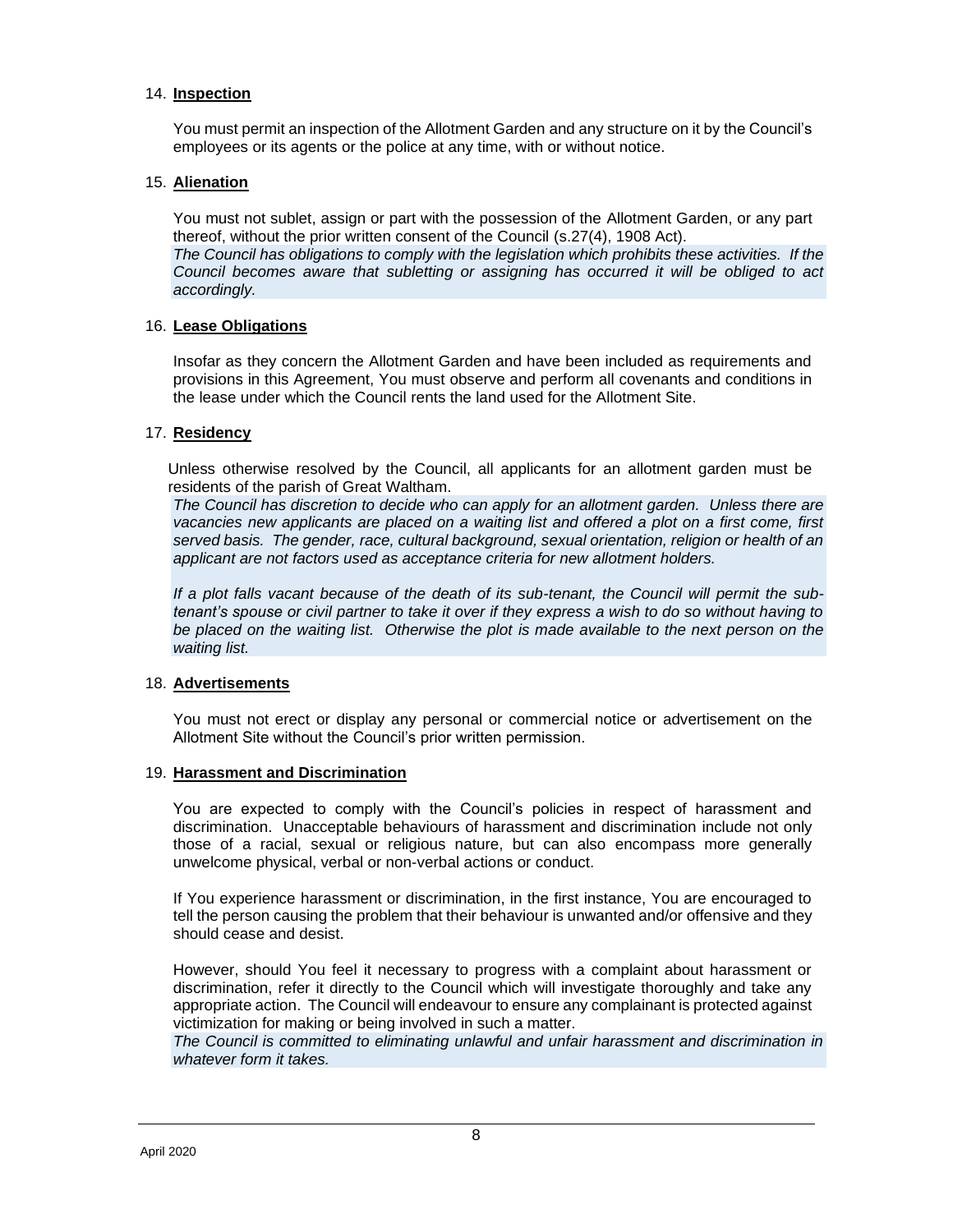#### 20. **New Conditions of Hiring and Levies**

(a) You must observe any additional rules that from time to time the Council may make or revise for the regulation and management of the Allotment Garden and other allotment gardens sub-let by the Council. *It would be unusual for the Council not to give sub-tenants a long period of notice (typically* 

*six months) in relation to any proposed changes to the conditions of hiring.*

(b) The Council must pay all rates, taxes, dues and other assessments which may at any time be levied or charged upon the Allotment Garden.

#### 21. **Breach of Conditions of Hiring**

If You are in breach of any of the foregoing clauses, or on account of You becoming bankrupt, the Council may re-enter the Allotment Garden and the sub-tenancy must be terminated immediately, but without prejudice to any right of the Council to claim damages for any such breach or to recover any rent already due before the time of such re-entry but which remains unpaid.

# 22. **Disputes**

You agree that any case of dispute between You and any other sub-tenant(s) at the Allotment Site which cannot be resolved on site will be referred to the Council for arbitration, whose decision will be final and binding on all sub-tenants involved.

#### 23. **Written Notice**

Any written notice required under the sub-tenancy will be sufficiently served if sent by registered post to or left at the other party's postal address or sent to the valid email address of the other party. Any notice to be served by You must be addressed to the Council's Clerk using the contact details shown on Your current schedule.

#### 24. **Data Privacy and Protection**

- (a) The information You provide to the Council (personal information such as name, address, email address, phone number) will be processed and stored to enable it to contact You and respond to Your correspondence, provide information and/or access its facilities and services. Your personal information will be not shared or provided to any other third party.
- (b) The General Data Protection Regulations (GDPR) Article 6 (1) (a) (b) and (e) articulate the basis upon which the Council in permitted to process information.
- (c) Data processing by the Council is performed either:
	- (i) With consent of the data subject or
	- (ii) When necessary for compliance with a legal obligation or for the performance of a task carried out in the public interest or in the exercise of official authority vested in the data controller.
- (d) The Council has a duty to ensure the security of personal data. It makes sure that Your information is protected from unauthorised access, loss, manipulation, falsification, destruction or unauthorised disclosure. This is done through appropriate technical measures and appropriate policies. Copies of these policies can be requested.
- (e) The Council will only keep Your data for the purpose it was collected for and only for as long as is necessary. After which it will be deleted. (You may request the deletion of Your data held by the Council at any time).
- (f) The Council will not process any data relating to a child (under 13) without the express parental/guardian consent of the child concerned.
- (g) You have the right to request access to the information the Council holds on You. You can do this by contacting its Data Information Officer: The Clerk to the Council.